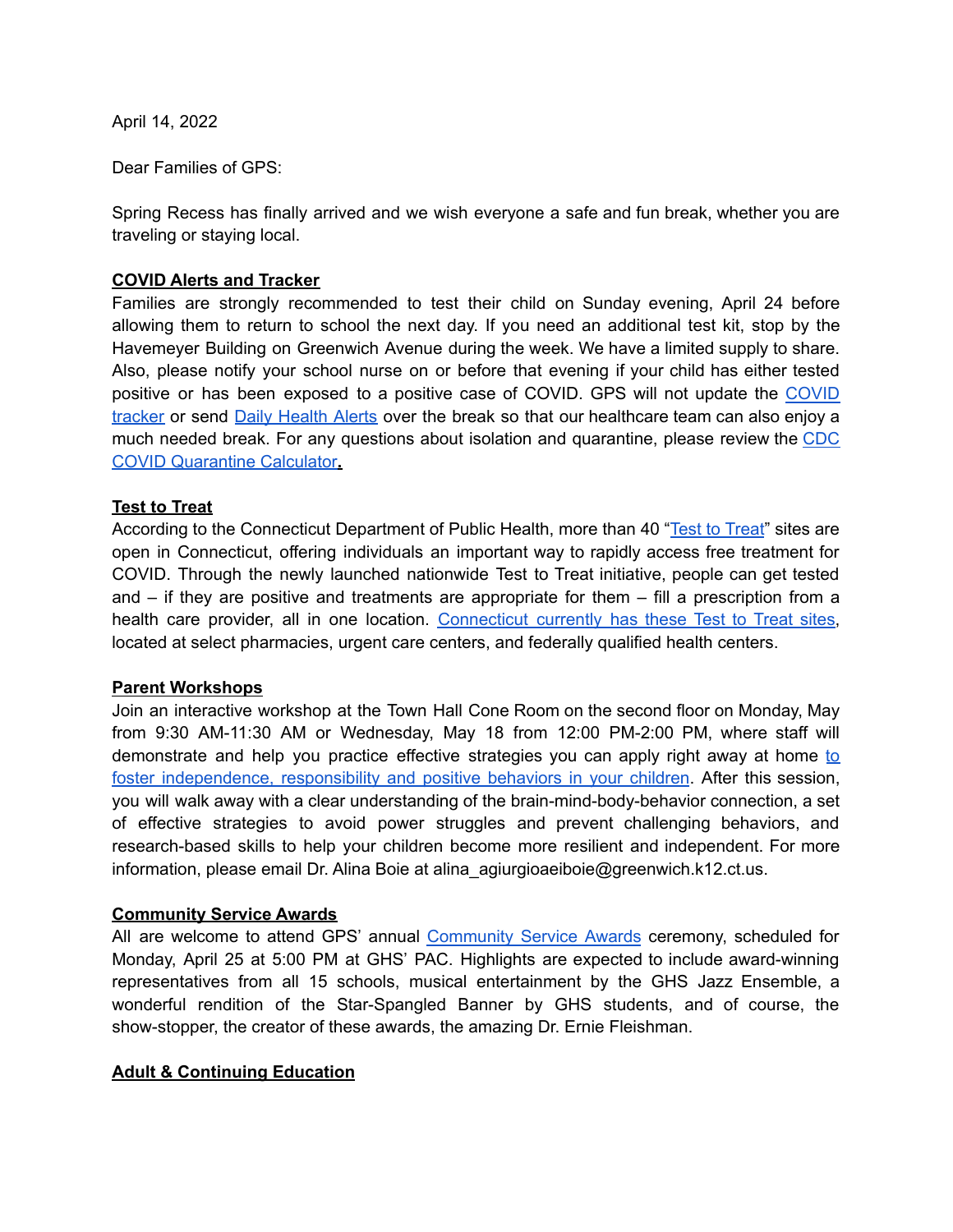Greenwich Adult and Continuing Education Program is looking for creative and enthusiastic people to teach adult learners. If you have a special hobby or would like to propose a course, please contact Braulio Santiago, Coordinator of Adult and Continuing Education at braulio santiago@greenwich.k12.ct.us. They are looking for an instructor to teach sewing, Mah Jongg, quilting, gardening, and dancing, to name a few. We are hoping to offer new and exciting classes in the fall. All classes are either held in the evening, in person at Greenwich High School, or online.

# **IRS Note**

Our friends at the IRS have asked us to remind you that it is not too late for parents who have yet to file tax returns to claim the Child Tax Credit and/or the Recovery Rebate Credit, which is basically getting the third stimulus payment by filing a tax return. These refundable tax credits can still be claimed even after the filing season ends on April 18 by filing a tax return. Helpful information includes [Publication](https://www.irs.gov/pub/irs-pdf/p5534h.pdf) 5534h on the Child Tax Credit and [Publication](https://www.irs.gov/pub/irs-pdf/p5486a.pdf) 5486a on the Recovery Rebate Credit, especially for those parents/guardians who might not normally file tax returns, like senior citizens caring for their grandchildren and living off Social Security, or families receiving state assistance.

# **Capital Projects Update**

Did you miss the latest issue of *GPS Capital [Projects](https://www.smore.com/836ep) Update* from March? This newsletter, which was introduced last school year and issued quarterly, was designed for the sole purpose of providing accurate, timely, and transparent updates to you - the Greenwich community - on the ongoing major capital and maintenance projects underway across the District.

# **GPS Listening Community**

The Listening Community's mission is to offer a safe space where parents of children receiving special education support can come together, feel heard, and connect with others. Staff guide parents through the process of exploring mindfulness, self compassion and reflection, with relation to the many emotions associated with parenting. We invite you to learn more by reading their [newsletter's](https://www.smore.com/mugkc) newest issue for the Spring.

# **Together We Can**

We invite you to read the newest issue of *[Together](https://www.smore.com/kq2wt) We Can*, the official newsletter of the Office of Special Education and Student Supports, that was released earlier this week. It is full of great resources and departmental stories from around the District.

# **GPS District Digest**

You are encouraged to read the newest issue of the *GPS [District](https://www.smore.com/tp10f) Digest* that was released yesterday. It is loaded with all good things and great stories from around the District. [Subscribe](https://www.greenwichschools.org/departments/communications/district-digest-newsletter) to get it directly sent to your inbox.

Have a wonderful break!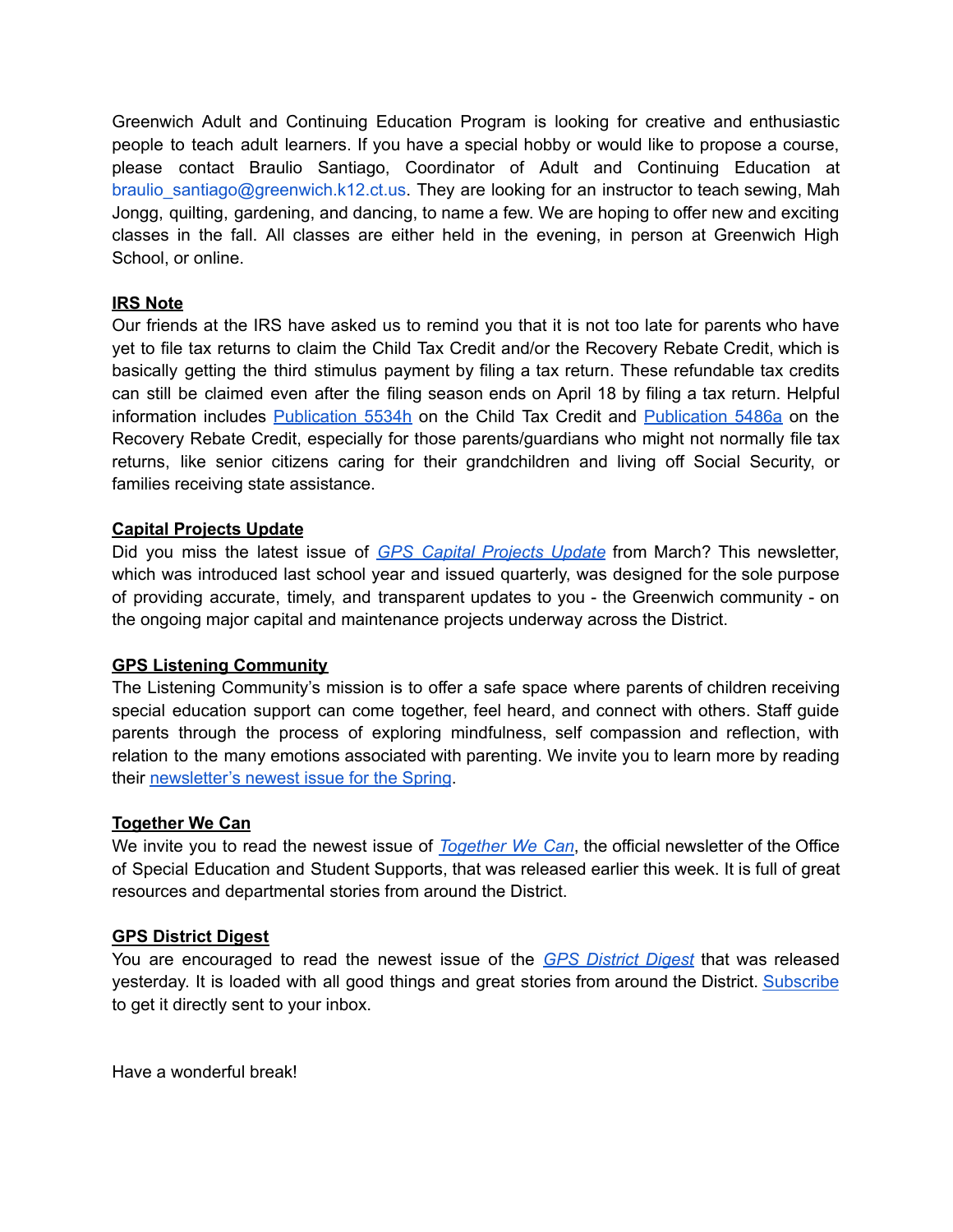Dr. Toni Jones Superintendent of Schools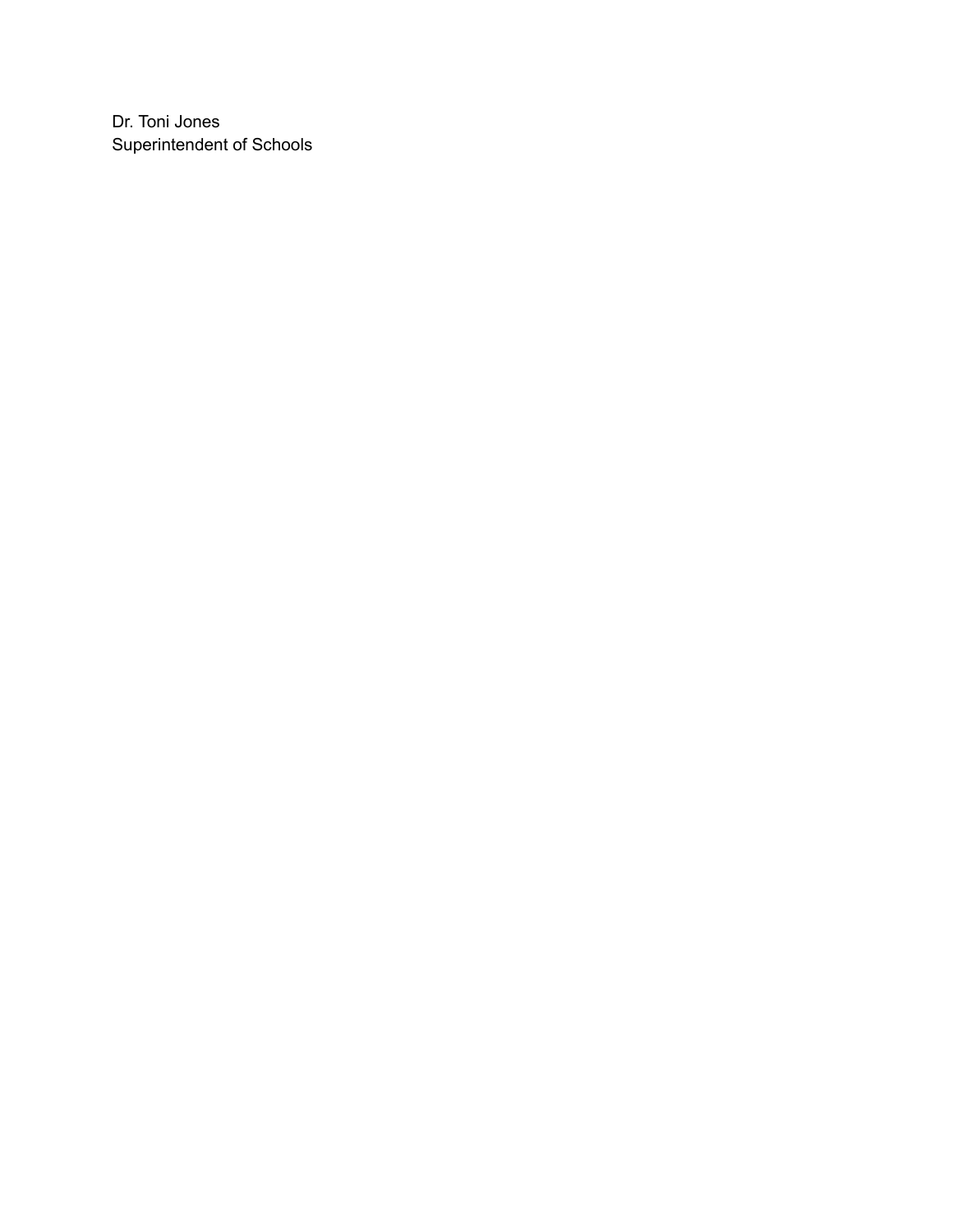14 de abril de 2022

Estimadas familias de GPS:

El receso de primavera finalmente llegó y les deseamos a todos un descanso seguro y divertido, ya sea que viajen o se queden en el lugar.

#### **de alertas y rastreadores de COVID que evalúen**

a sus hijos el domingo 24 de abril por la noche antes de permitirles regresar a la escuela al día siguiente. Si necesita un kit de prueba adicional, pase por Havemeyer Building en Greenwich Avenue durante la semana. Tenemos un suministro limitado para compartir. Además, notifique a la enfermera de su escuela esa noche o antes si su hijo ha dado positivo o ha estado expuesto a un caso positivo de COVID. El GPS no actualizará el [rastreador](https://www.greenwichschools.org/teaching-learning/special-education/student-support-services/health-services/covid-19/covid-19-tracker-2021-2022-school-year) COVID ni enviará [alertas](https://www.smore.com/py0hc) de salud [diarias](https://www.smore.com/py0hc) durante el descanso para que nuestro equipo de atención médica también pueda disfrutar de un descanso muy necesario. Si tiene alguna pregunta sobre el aislamiento y la cuarentena, consulte la [Calculadora](https://www.cdc.gov/coronavirus/2019-ncov/your-health/quarantine-isolation.html) de cuarentena de COVID de los CDC**.**

#### **Prueba para tratar**

Según el Departamento de Salud Pública de Connecticut, más de 40 sitios de ["Prueba](https://portal.ct.gov/DPH/Press-Room/Press-Releases---2022/Test-to-Treat) para [tratar"](https://portal.ct.gov/DPH/Press-Room/Press-Releases---2022/Test-to-Treat) están abiertos en Connecticut, lo que ofrece a las personas una forma importante de acceder rápidamente al tratamiento gratuito para COVID. A través de la iniciativa Test to Treat recientemente lanzada a nivel nacional, las personas pueden hacerse la prueba y, si son positivas y los tratamientos son apropiados para ellos, obtener una receta de un proveedor de atención médica, todo en un solo lugar. Connecticut [actualmente](https://aspr.hhs.gov/TestToTreat/Pages/default.aspx) tiene estos sitios de prueba para [tratar](https://aspr.hhs.gov/TestToTreat/Pages/default.aspx), ubicados en farmacias seleccionadas, centros de atención de urgencia y centros de salud calificados a nivel federal.

#### **Talleres para padres**

Únase a un taller interactivo en el Town Hall Cone Room en el segundo piso el lunes de mayo de 9:30 a. m. a 11:30 a. m. o el miércoles 18 de mayo de 12:00 p. m. a 2:00 p. y ayudarlo a practicar estrategias efectivas que puede aplicar de inmediato en el hogar para [fomentar](https://www.greenwichschools.org/teaching-learning/social-emotional-learning-events) la independencia, la responsabilidad y los [comportamientos](https://www.greenwichschools.org/teaching-learning/social-emotional-learning-events) positivos en sus hijos. Después de esta sesión, se irá con una comprensión clara de la conexión cerebro-mente-cuerpo-comportamiento, un conjunto de estrategias efectivas para evitar luchas de poder y prevenir comportamientos desafiantes, y habilidades basadas en investigaciones para ayudar a sus hijos a ser más resistentes y independiente. Para obtener más información, envíe un correo electrónico a la Dra. Alina Boie a alina\_agiurgioaeiboie@greenwich.k12.ct.us.

#### **Premios al servicio comunitario**

Todos están invitados a asistir a la ceremonia anual de premios al servicio [comunitario](https://www.greenwichschools.org/departments/communications/awardsrecognition-programs/community-service-awards) de , programada para el lunes 25 de abril a las 5:00 p. m. en el PAC de GHS. Se espera que los aspectos más destacados incluyan representantes galardonados de las 15 escuelas, entretenimiento musical del GHS Jazz Ensemble, una maravillosa interpretación del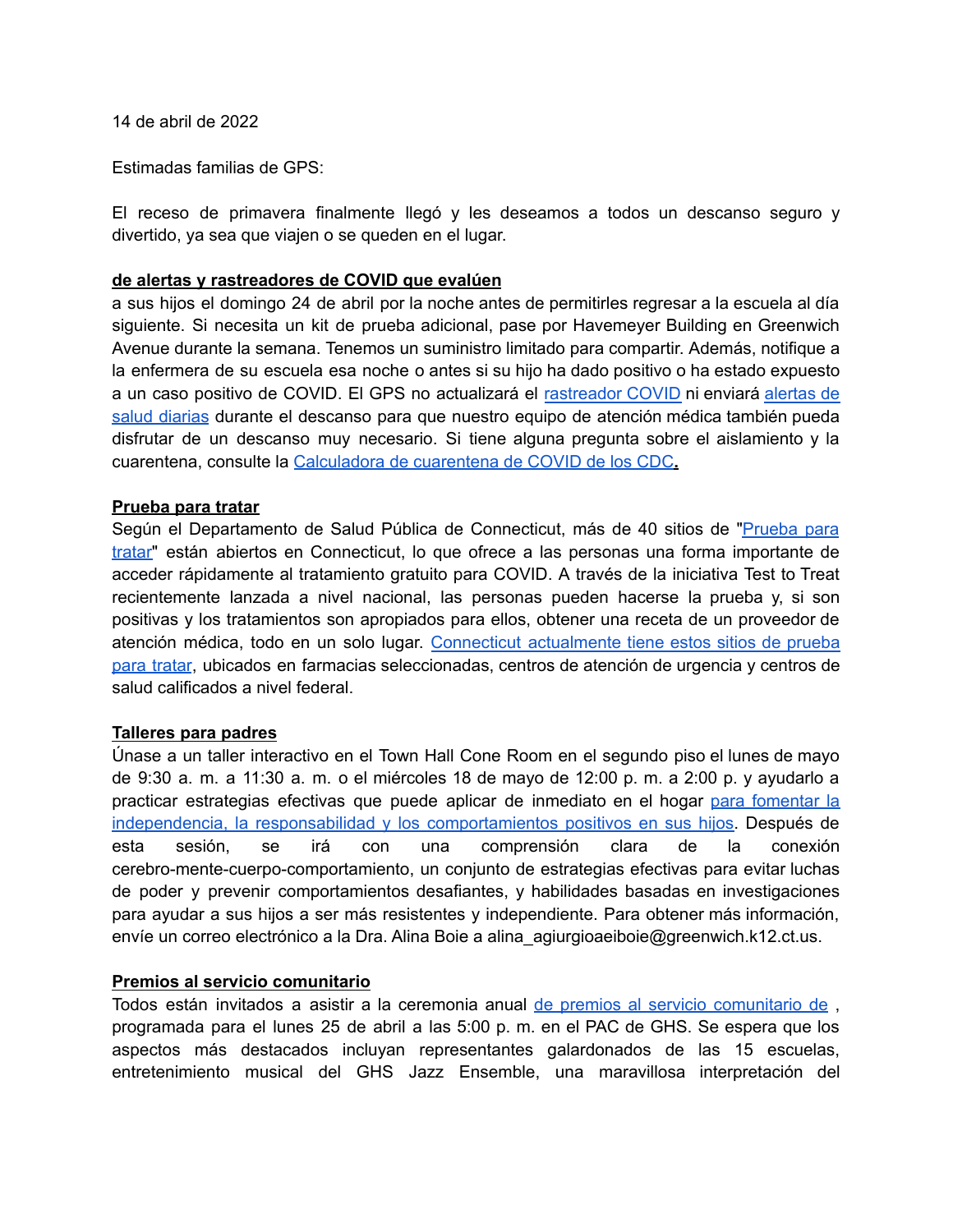Star-Spangled Banner por parte de los estudiantes de GHS y, por supuesto, el show-stopper, el creador de estos premios, el increíble Dr. Ernie Fleishman.

# **Educación Continua y para**

Adultos El Programa de Educación Continua y para Adultos de Greenwich busca personas creativas y entusiastas para enseñar a estudiantes adultos. Si tiene un pasatiempo especial o le gustaría proponer un curso, comuníquese con Braulio Santiago, Coordinador de Educación Continua y de Adultos en braulio santiago@greenwich.k12.ct.us. Están buscando un instructor para enseñar costura, Mah Jongg, acolchar, jardinería y baile, por nombrar algunos. Esperamos ofrecer clases nuevas y emocionantes en el otoño. Todas las clases se imparten por la noche, en persona en la Escuela Secundaria de Greenwich o en línea.

# **Nota del IRS**

Nuestros amigos en el IRS nos han pedido que les recordemosqueno es demasiado tarde para que los padresque aún no han presentado declaraciones de impuestos reclamen el Crédito Tributario por Hijos y/o el Crédito de Reembolso de Recuperación, que básicamente es obtener el tercer pago de estímulo mediante la presentación de una declaración de impuestos. Estos créditos fiscales reembolsables aún se pueden reclamar incluso después de que finalice la temporada de impuestos el 18 de abril mediante la presentación de una declaración de impuestos.información útil incluye la [Publicación](https://www.irs.gov/pub/irs-pdf/p5534h.pdf) 5534h sobre el Crédito Tributario por Hijos y [Publicación](https://www.irs.gov/pub/irs-pdf/p5486a.pdf) 5486a sobre el Crédito de Reembolso de Recuperación, especialmente para aquellos padres/tutores que normalmente no presentan declaraciones de impuestos, como personas mayores que cuidan a sus nietos y viven del Seguro Social, o familias que reciben impuestos estatales. asistencia.

# **Actualización de Proyectos de Capital**

¿Se perdió la última edición de *GPS [Actualización](https://www.smore.com/836ep) de Proyectos de Capital* de marzo? Este boletín, que se presentó el año escolar pasado y se emitió trimestralmente, fue diseñado con el único propósito de proporcionar actualizaciones precisas, oportunas y transparentes para usted, la comunidad de Greenwich, sobre los principales proyectos de capital y mantenimiento en curso en todo el Distrito.

# **GPS Listening Community**

La misión de Listening Community es ofrecer un espacio seguro donde los padres de niños que reciben apoyo de educación especial puedan reunirse, sentirse escuchados y conectarse con otros. El personal guía a los padres a través del proceso de exploración de la atención plena, la autocompasión y la reflexión, en relación con las muchas emociones asociadas con la crianza de los hijos. Lo invitamos a obtener más información leyendo el número más [reciente](https://www.smore.com/mugkc) de su boletín [informativo](https://www.smore.com/mugkc) para la primavera.

# **Juntos Podemos**

Lo invitamos a leer la última edición de *Juntos [Podemos](https://www.smore.com/kq2wt)*, el boletín oficial de la Oficina de Educación Especial y Apoyo Estudiantil, que se publicó a principios de esta semana. Está lleno de excelentes recursos e historias departamentales de todo el Distrito.